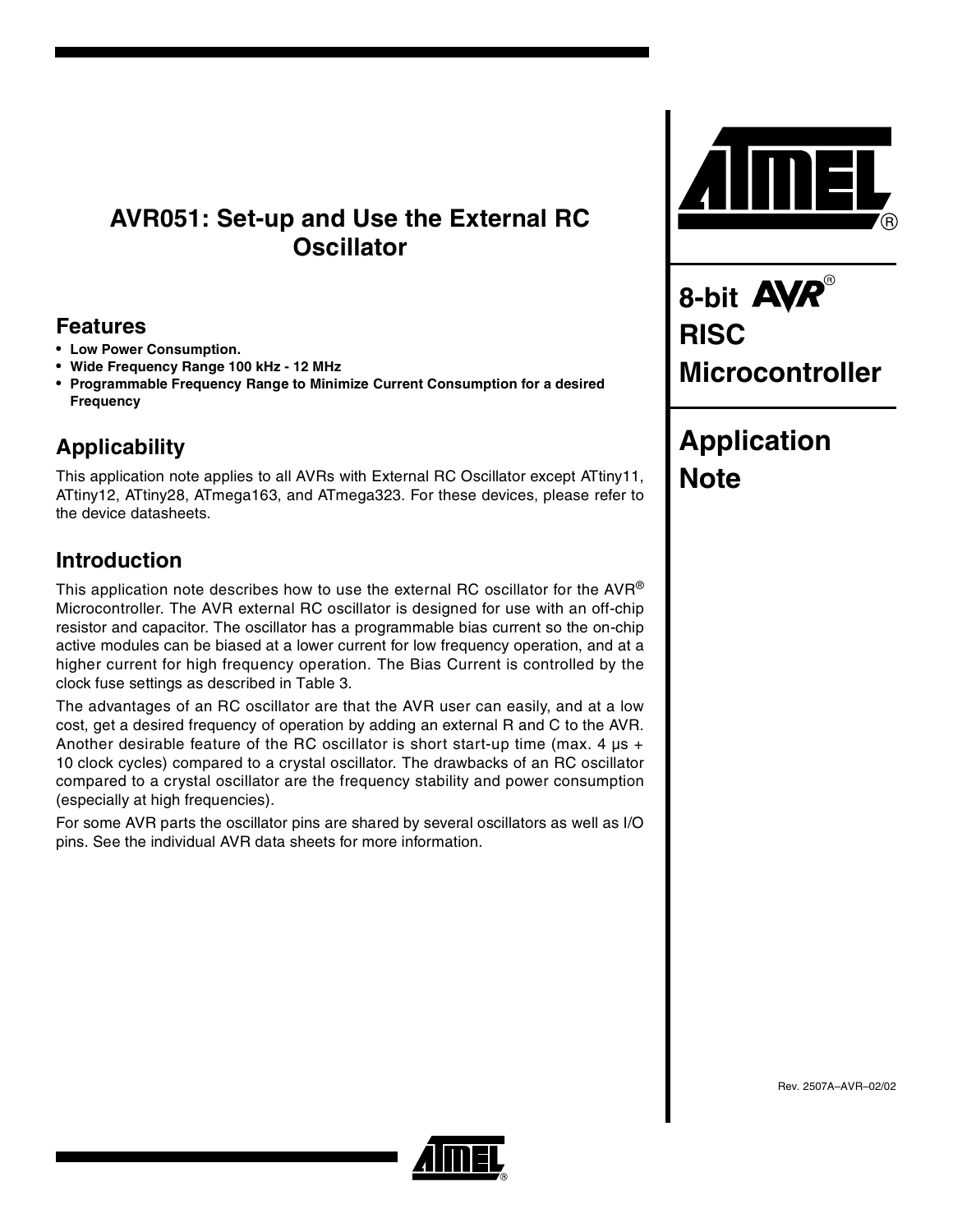

# **Using the External Oscillator**

To use an external RC oscillator with the AVR, connect the R and C as shown in [Figure](#page-1-0) [1.](#page-1-0)

<span id="page-1-0"></span>



# **Choosing R and C Values**

The frequency of operation should be given entirely by R and C, but it can be influenced by the delay in the internal comparators unless proper bias-currents are selected. The frequency can be estimated by using this equation:

$$
f \approx \frac{1}{3 \cdot R \cdot C}
$$

Note that for low frequencies (below 1 MHz), the equation will indicate a lower value than the actual frequency of operation. Also note that different package and PCB layouts will give different stray capacitances that will alter the frequency.

Due to noise issues, the lowest suggested value of the capacitor is 22 pF. Always use 22 pF if power consumption is important or if the design requires frequencies above 8 MHz. Otherwise, use a larger value, for example 47 pF. It is not recommended to use a value larger than 100 pF due to the increase in power consumption.

[Table 1](#page-2-0) and [Table 2](#page-2-1) show the frequency and power consumption for some standard resistor values using  $C = 22$  pF (low power consumption) and  $C = 100$  pF (high noise immunity). By choosing a higher capacitor (compared to the minimum 22 pF), the impedance for high frequencies is reduced and hence the tolerance for high frequency noise is increased. However, the penalty is increased current consumption as can be seen in the tables. The bias programming current is shown in [Table 3](#page-3-0).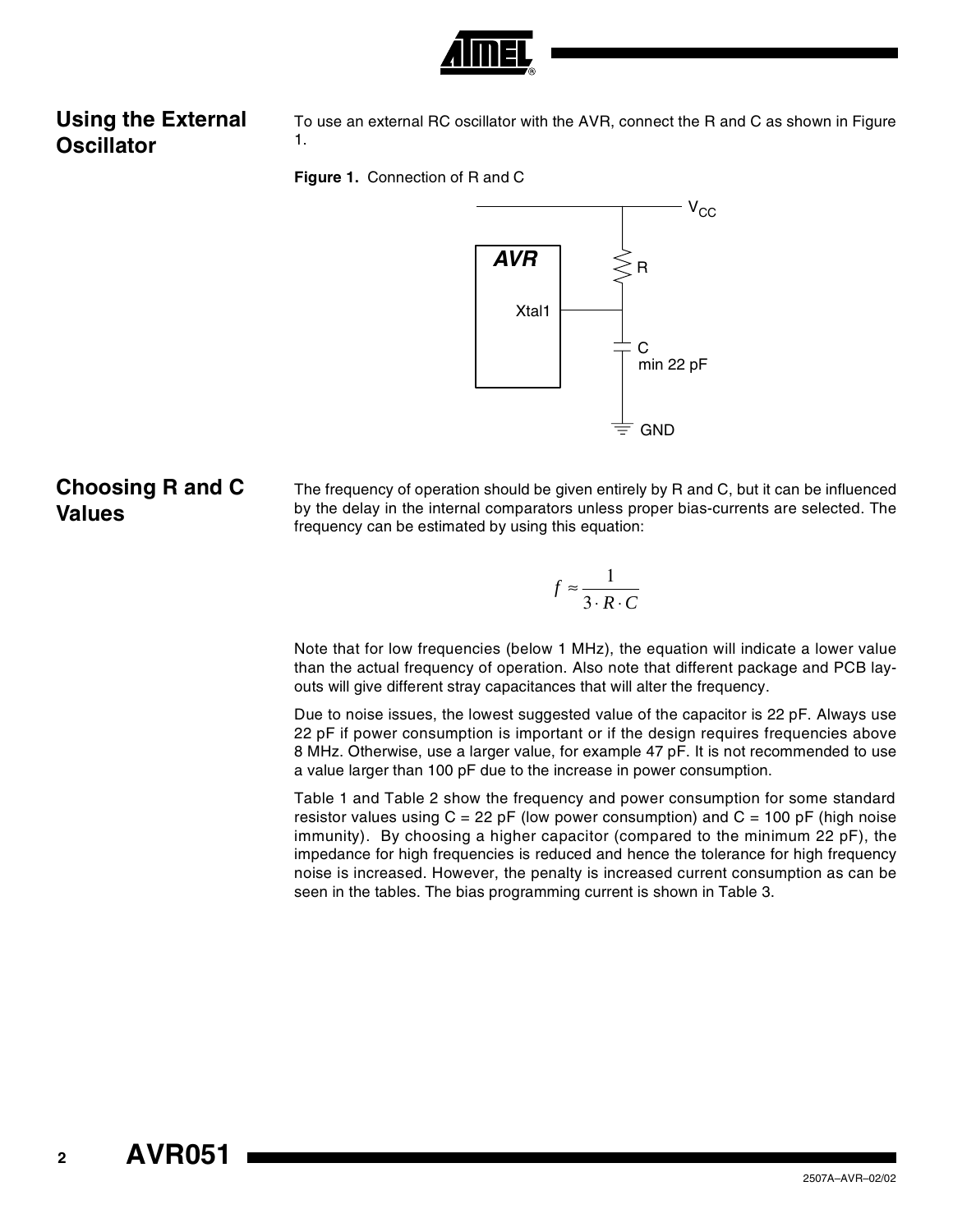| <b>Resistor</b><br>Value ( $K\Omega$ ) | <b>Frequency</b><br>(MHz) | <b>Typical Internal Current</b><br><b>Consumption, Oscillator</b><br>Only (mA) | <b>Typical External Current</b><br><b>Consumption, Oscillator</b><br>Only (mA) |
|----------------------------------------|---------------------------|--------------------------------------------------------------------------------|--------------------------------------------------------------------------------|
| 1.2                                    | 11.9                      | 1.0                                                                            | 2.2                                                                            |
| 2.2                                    | 7.36                      | 1.0                                                                            | 1.2                                                                            |
| 3.9                                    | 4.40                      | 0.57                                                                           | 0.68                                                                           |
| 8.2                                    | 1.98                      | 0.18                                                                           | 0.34                                                                           |
| 18.0                                   | 0.99                      | 0.18                                                                           | 0.15                                                                           |

<span id="page-2-0"></span>**Table 1.** Frequency and Power Consumption for  $C = 22$  p $F^{(1)}$  $F^{(1)}$  $F^{(1)}$ 

<span id="page-2-2"></span>Note: 1. C = 22 pF, and 12 pF stray capacitance (package, pad, pin, and PCB), simulated values.

<span id="page-2-1"></span>

|  |  |  | <b>Table 2.</b> Frequency and Power Consumption for $C = 100 pF^{(1)}$ |  |  |
|--|--|--|------------------------------------------------------------------------|--|--|
|--|--|--|------------------------------------------------------------------------|--|--|

| <b>Resistor</b><br>Value (K $\Omega$ ) | <b>Frequency</b><br>(MHz) | <b>Typical Internal Current</b><br><b>Consumption, Oscillator</b><br>Only (mA) | <b>Typical External Current</b><br><b>Consumption, Oscillator</b><br>Only (mA) |
|----------------------------------------|---------------------------|--------------------------------------------------------------------------------|--------------------------------------------------------------------------------|
| 1.2 <sub>2</sub>                       | 4.54                      | 0.57                                                                           | 2.2                                                                            |
| 2.2                                    | 2.32                      | 0.18                                                                           | 1.2                                                                            |
| 3.9                                    | 1.41                      | 0.18                                                                           | 0.68                                                                           |

<span id="page-2-3"></span>Note: 1. C = 100 pF, and 12 pF stray capacitance (package, pad, pin, and PCB), 5V, simulated values

## **Current Consumption**

The current consumption can be divided into two parts: External and internal current consumption. The internal current consumption is the current used by the on-chip comparators and the bias module. The AVR user can program this consumption. Table 3 shows suggested bias settings for various frequency ranges.

The external current consumption is the off-chip current consumption. This can be estimated as  $V_{\rm CC}/(2R)$ , since the capacitor is charged for half the time through the resistor. As can be seen from the simple expression, increasing the resistance can minimize the external current consumption. The problem is then that the frequency of operation will decrease unless the capacitor is changed as well. Remember that the lowest suggested capacitor value is 22 pF. If the internal bias current is lowered too much by selecting a too high frequency range, then the delay through the comparators will contribute to the period and the external resistor would have to be decreased to obtain the same frequency. This would not lower the total current consumption (it might even increase), but will degrade the oscillator by making the frequency more process dependant.

Note that for 12 MHz, the total current consumption for the oscillator is around 3 mA, which is about 20 times the current consumption of the AVR crystal oscillator for the same frequency.

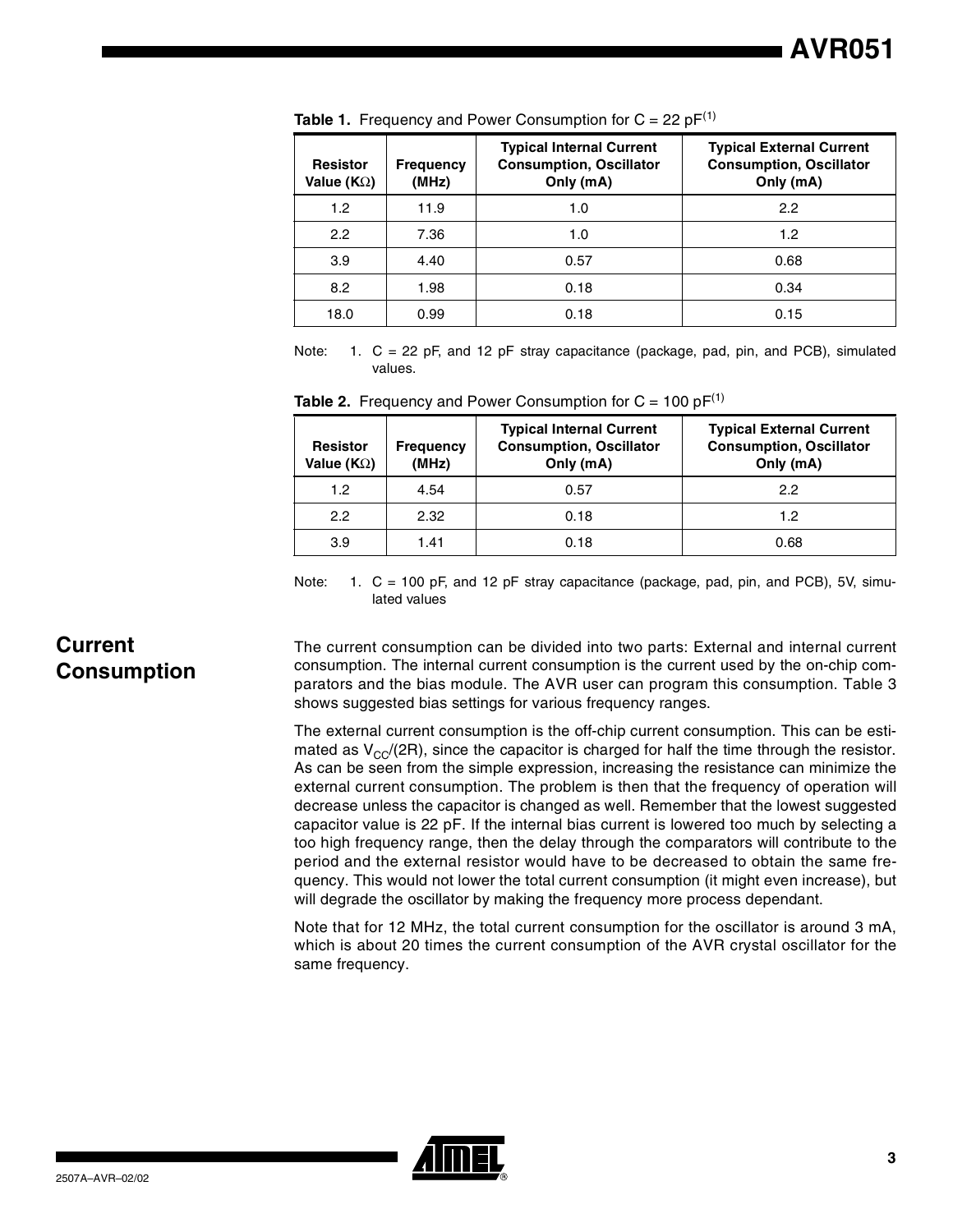

## **The Right Bias Current for the Right Frequency**

The internal bias current sets the delay through the comparators, lower current gives a longer delay. The idea is that the comparator delay should be negligible compared to the RC time constant (the RC time constant should decide the frequency, not the internal comparators). For low frequencies, one can allow a relatively high delay through the comparator without affecting the frequency of operation, while for high frequencies fast comparators are needed.

The bias setting is determined by the clock fuse settings and may vary from device to device. See the device specific datasheet for details. [Table 3](#page-3-0) shows which frequency ranges can be used with which bias currents.

| <b>Bias Current</b> | <b>Frequency Range (MHz)</b> |  |
|---------------------|------------------------------|--|
| Very low            | < 0.9                        |  |
| Low                 | $0.9 - 3$                    |  |
| Medium              | $3 - 8$                      |  |
| High                | $8 - 12$                     |  |

<span id="page-3-0"></span>**Table 3.** Bias Programming vs. Frequency